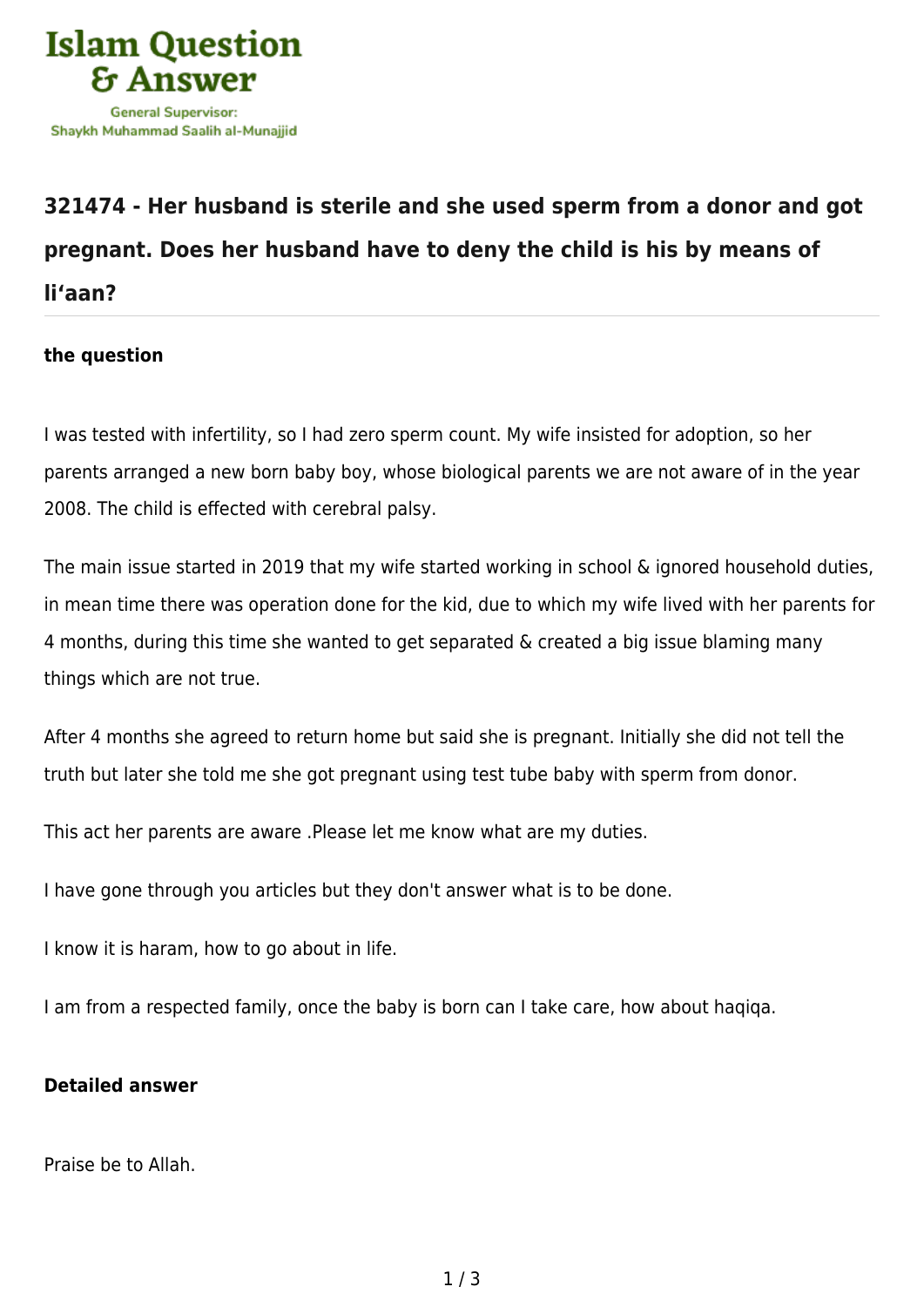

What your wife did of inserting the sperm of a stranger is a grave sin and a betrayal of her husband, and is introducing a child who is not his. What she must do is repent to Allah, may He be exalted.

What you must do is deny that this child is yours and not attribute him to yourself, because if you do not deny that he is yours, he may inherit from you and inherit from your relatives, and look at your mother and your sister, and your womenfolk will not observe hijab in front of him, and he may be alone with them, and all of that is prohibited.

There is no way to deny that he is yours except by means of li'aan.

Ibn Qudaamah (may Allah have mercy on him) said: Accusing the woman of zina is of three types: obligatory, which is when he sees his wife committing zina during a period of purity in which he has not had intercourse with her – in that case, he must keep away from her until her 'iddah ends, then if she produces a child six months from the time of committing zina and he can deny that it is his child, he must accuse her of zina and deny that her child is his, because in that case it is almost certain that the child is from the adulterer. If he does not deny that the child is his, the child will be attributed to him, and may inherit from him and his relatives, and they may inherit from him, and the child will look at his daughters and sisters, when that is not permissible. So he must deny that the child is his so as to avoid all of that.

If his wife admits committing zina and he believes her, it is as if he saw her do that." (Al-Mughni 8/71).

Ar-Ramli said in Nihaayat al-Muhtaaj (7/111): … He must deny that the child is his, otherwise if he keeps quiet the child will be attributed to him when he is not his child, which is not allowed, just as it is prohibited to deny a child who is his, for reasons that we will mention below, because there is a stern warning to the one who does that. Because of the evil consequences that result in both cases, these are regarded as very abhorrent major sins, and in fact they are referred to as kufr